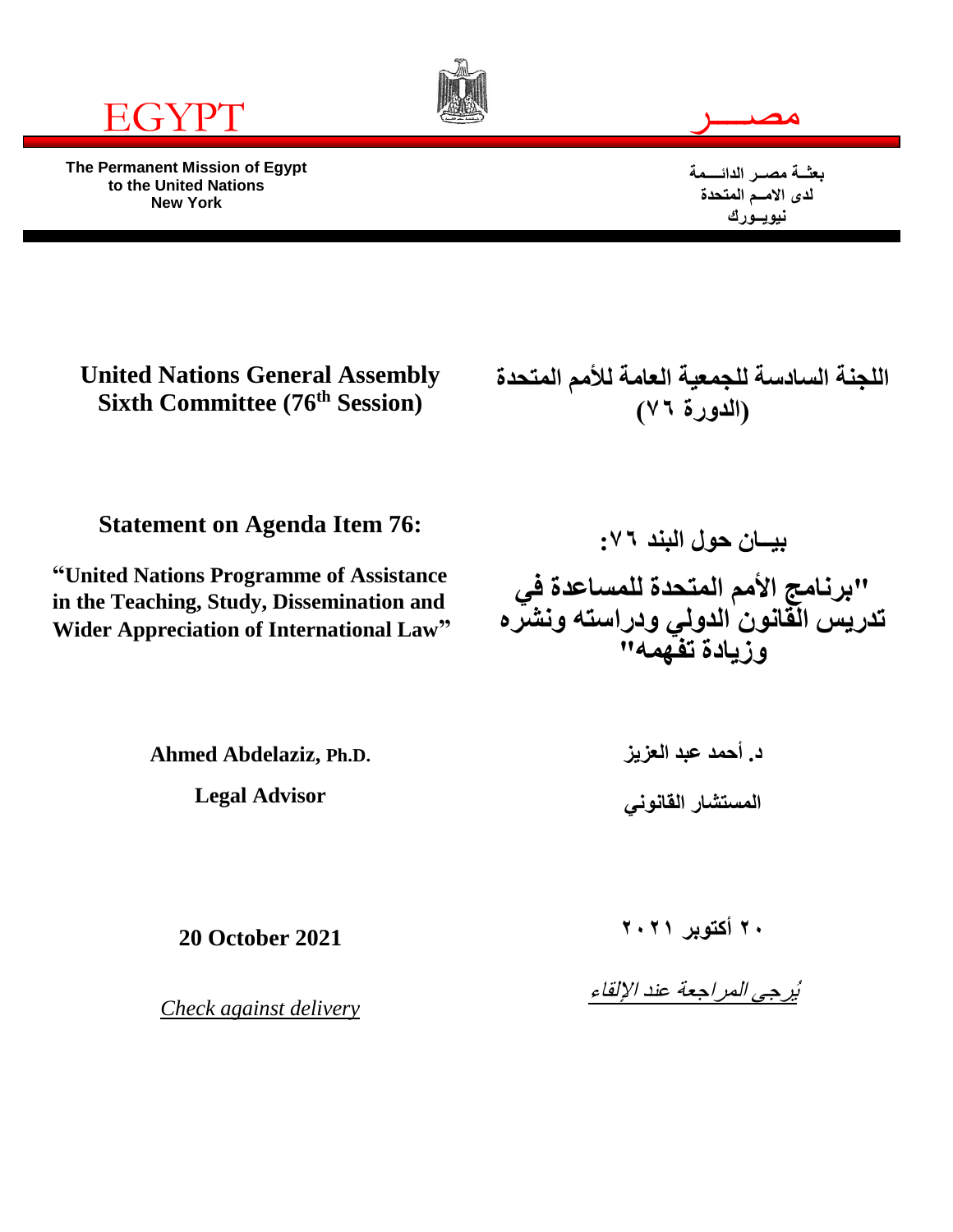

**The Permanent Mission of Egypt to the United Nations New York**



**بعثــة مصــر الدائــــمة لدى االمــم المتحدة نيويــورك**

Madam Chair,

Egypt aligns itself with the statement delivered Morocco on behalf of the African Group. We note with appreciation the Secretary General's report on this agenda item included in document A/76/404.

Egypt also wishes to express its appreciation to the Codification Division for its tireless work in support of the Programme of Assistance, and commends the Advisory Committee of the Programme of Assistance under the able leadership of his Excellency the Permanent Representative of Ghana, for its guidance to the Programme's important work.

Madam Chair,

Egypt's support of the essential role of the Programme of Assistance is not new. Thus, I would concentrate my remarks here on a few brief points:

1- All activities of the Programme of Assistance have proven to be very useful in the dissemination of and ensuring the wider appreciation of international law. Developing countries continue to build their national capacities in international law through the